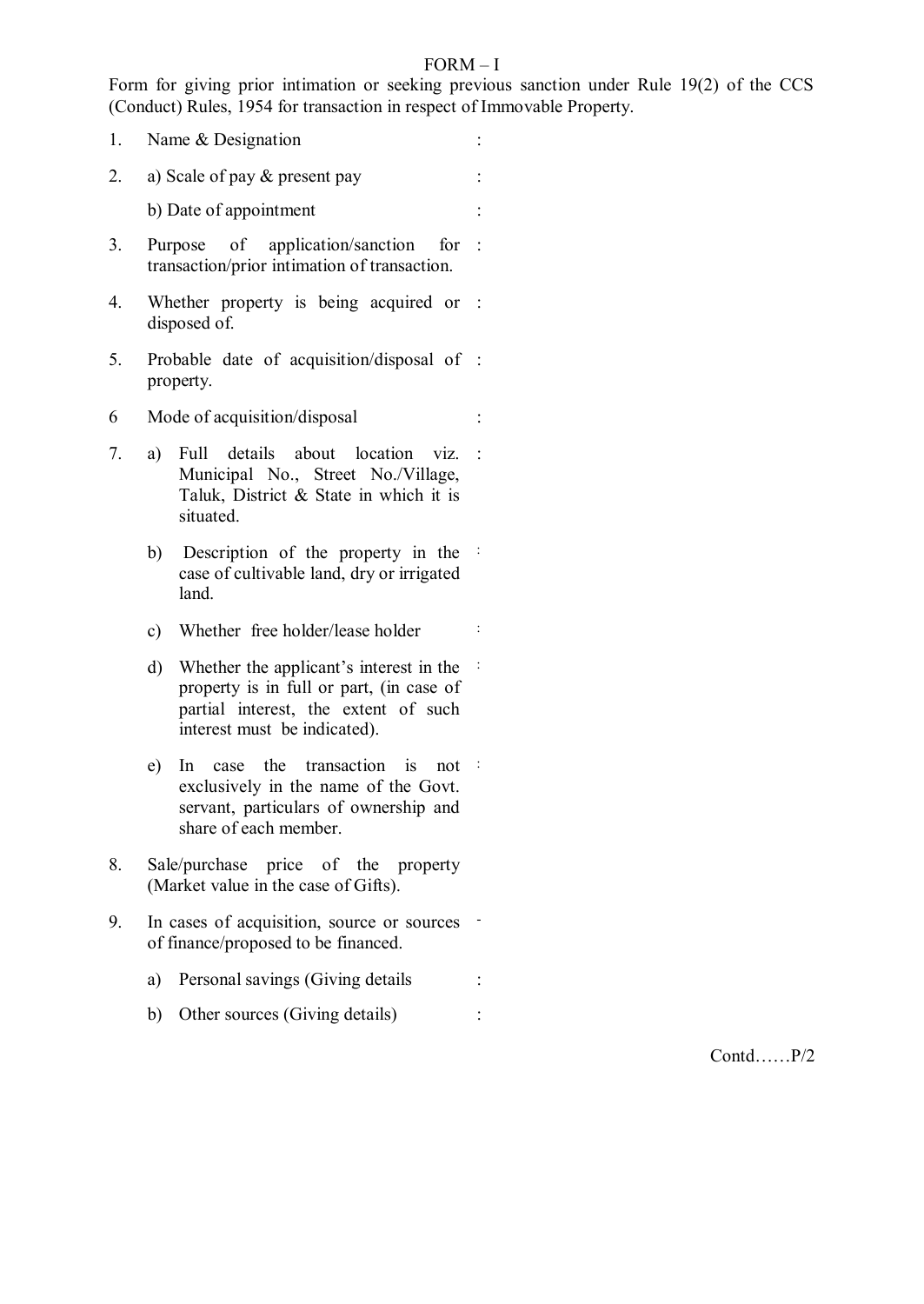- 10. In the case of disposal of property whether requisite sanction/intimation obtained/ given for its acquisition (a copy of the sanction/acknowledgement should be attached).
- 11. a) Name and address of the party with whom transaction is proposed to be made
	- b) Is the party related to the applicant? If  $\ddot{\phantom{1}}$ so, state the relationship
	- c) Whether the applicant has any : dealings with the party in his official capacity at any time of transaction or the applicant likely to have any dealings with him in the near future.
	- d) How the transaction was arranged? : (whether through any statutory body or a private agency through advertisement or through friends and relatives, full particulars to be given
- 12. In case of acquisition by gift, whether sanction is also required under Rule 13 of the CCS(Conduct) Rules, 1964.
- 13. Any other relevant fact which the applicant may like to mention.

DECLARATION

I, \_\_\_\_\_\_\_\_\_\_\_\_\_\_\_\_\_\_\_\_\_\_\_\_\_\_\_\_\_\_\_\_\_\_\_\_\_\_\_\_\_ hereby declare that the particulars given above are true. I request that I may be given permission to acquire-dispose of property as described above.

OR I, the contract of the contract of the contract of the contract of the proposed in the contract of the contract of the contract of the contract of the contract of the contract of the contract of the contract of the contrac acquisition/disposal of property by me as detailed above. I declare that the particulars given above, are true. Station : Signature : Signature : Date : Designation : --------------------------------------------------------------------------------------------------------------------- Note 1. In the above form different portions may be used according to requirement. 2. Where previous sanction is asked for, the application should be submitted at

least 30 days before the proposed date of transaction.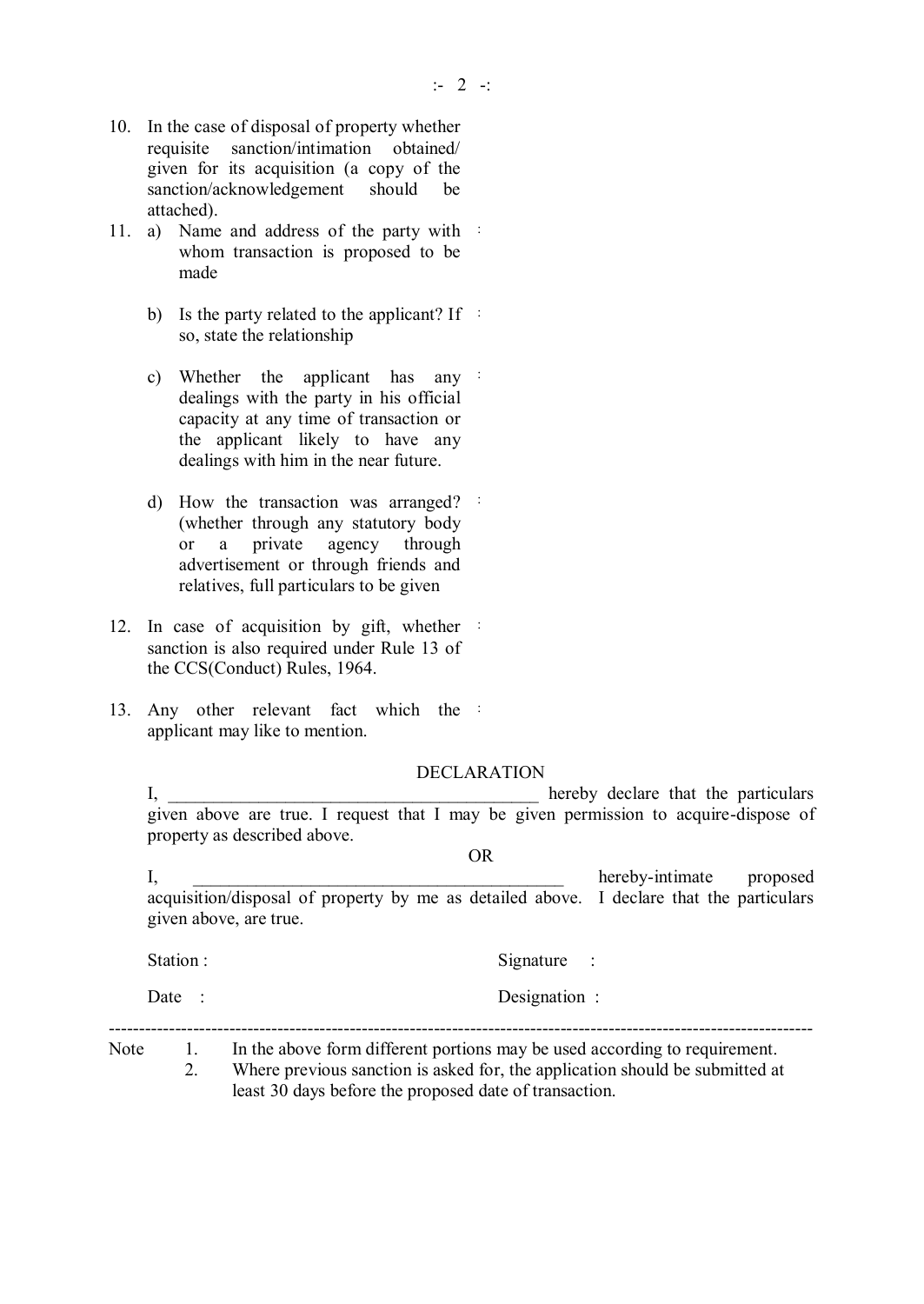## FORM – II

Form for giving prior intimation or seeking previous sanction under Rule 19(2) of the CCS (Conduct) Rules, 1954 for transaction in respect of Movable Property.

- 1. Name & Designation 2. a) Scale of pay  $\&$  present pay : b) Date of appointment : 3. Purpose of application/sanction for : transaction/prior intimation of transaction. 4. Whether property is being acquired or : disposed of. 5.a) Probable date of acquisition/disposal of : property. b) If the property is already acquired/ : disposed of actual date of transaction.  $6$  Description of the property Car/Schooter/Motor Cycle/Refrigerator/ Jewellery/Loans/Insurance Policies etc..  $e.g.$ : 7. Description of acquisition/disposal : (purchase/Sale/gift/mortgage/lease or otherwise). 8. Sale/purchase price of the property : (Market value in scale of Gift). 9. In case of acquisition, source or sources of finance proposed from whom, to be indicated. 10. In case of disposal of the property whether  $\frac{1}{2}$ requisite sanction/intimation obtained/ given for its acquisition? (A copy of the sanction/acknowledgement should be attached). 11.a) Name & address of the party with whom : transaction is proposed to be made/has been made. b) Is the party related to the applicant :
	- c) Whether the applicant has any dealing : with the party in his official capacity at any time of transaction or whether the applicant likely to have any dealings with him in near future.

Contd……P/2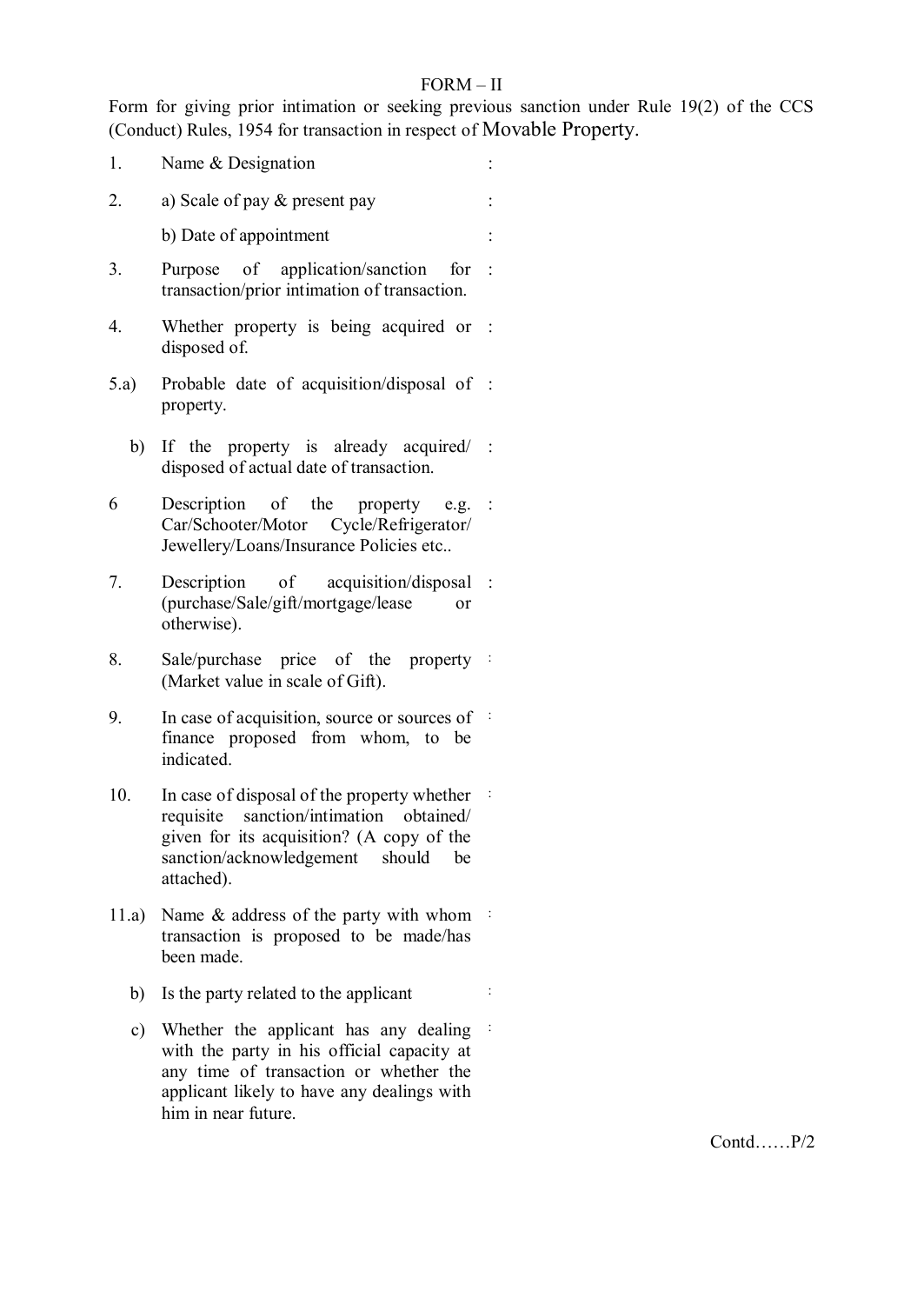- :- 2 -:
- d) Nature of official dealings with the party :
- e) How was the transaction {Whether through advertisement or through friends and relatives (full particulars to be given)} arranged? :
- 12. Any other relevant fact, which the applicant : may like to mention.

#### DECLARATION

I, \_\_\_\_\_\_\_\_\_\_\_\_\_\_\_\_\_\_\_\_\_\_\_\_\_\_\_\_\_\_\_\_\_\_\_\_\_\_\_\_\_ hereby declare that the particulars given above a re true. I request that I may be given permission to acquire/dispose of the property as described above from the party, whose name is mentioned at Item No.11(a) above.

I, hereby-intimate that the acquisition/disposal of property as detailed above, has been made by me. I declare that the particulars given above, are true.

OR

Station : Signature : Signature :

Date : Designation :

---------------------------------------------------------------------------------------------------------------------

Note 1. In the above form, different portions may be used according to requirement.

2. Where previous sanction is asked for, the application should be submitted at least 30 days before the proposed date of transaction.